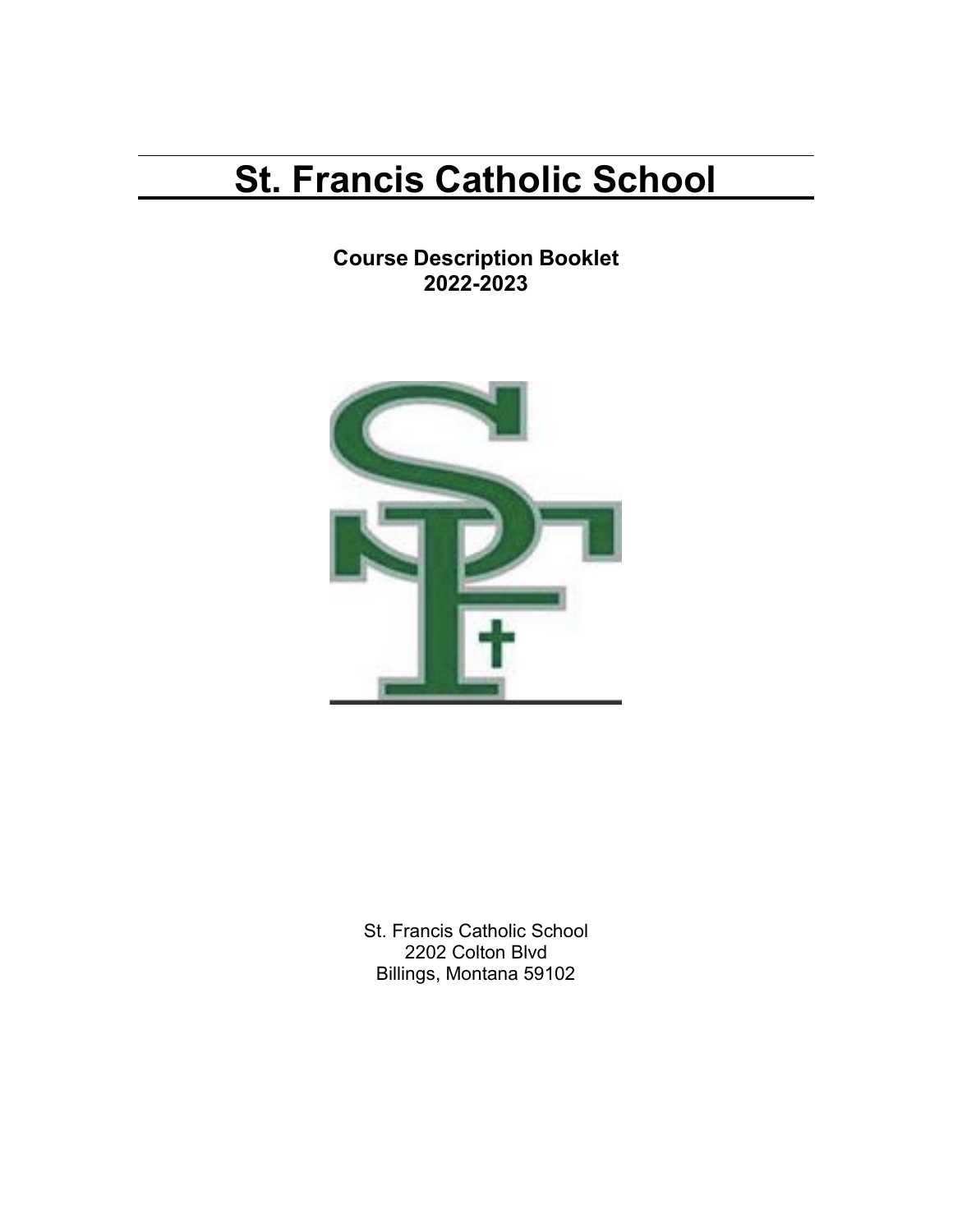# **CORE CLASSES ENGLISH LANGUAGE ARTS**

### **ENGLISH LANGUAGE ARTS 51033** *Required 5*

This course follows Montana state grade level standards through writing paragraphs and compositions; and speaking through class discussions, oral presentations, and speeches. Grammar, mechanics, and usage are emphasized in both writing and speaking. Literary terms and vocabulary are also incorporated into all aspects of the class. Classes use the Wonders program to enhance learning.

### **ENGLISH LANGUAGE ARTS 51034/51035/51036** *Required 6-8*

This course follows Montana state grade level standards through reading novels, informational texts, and poems; writing paragraphs and compositions; and speaking through class discussions, oral presentations, and speeches. Grammar, mechanics, and usage are emphasized in both writing and speaking. Literary terms and vocabulary are also incorporated into all aspects of the class. Classes use StudySync program to enhance learning.

### **MATHEMATICS**

5 Math follows Montana State Standards for Mathematics at the 5<sup>th</sup> grade level. 5 Math focuses on the basics of Number Sense, Statistics and Probability, Beginning Expressions and Equations, Rates and Ratios and Geometry. All 5<sup>th</sup> grades will take 5 Math.

### **6 MATH 52036** *Required 6*

**5 MATH 52035** *Required 5*

5 Math follows Montana State Standards for Mathematics at the 6<sup>th</sup> grade level. 6 Math focuses on the basics of Number Sense, Statistics and Probability, Expressions and Equations, Rates and Ratios and Geometry.

### **7 MATH** *52037 7*

5 Math follows Montana State Standards for Mathematics at the 7<sup>th</sup> grade level. 7 Math focuses on the basics of Number Sense focusing on integer operations, Statistics and Probability, Expressions and Two-step Equations, Rates and Ratios and Geometry.

### **PRE- ALGEBRA 52051 7-8**

This course is an introduction to algebra and introduces functions and relations, as well as extending the knowledge gained in 6 and 7 Math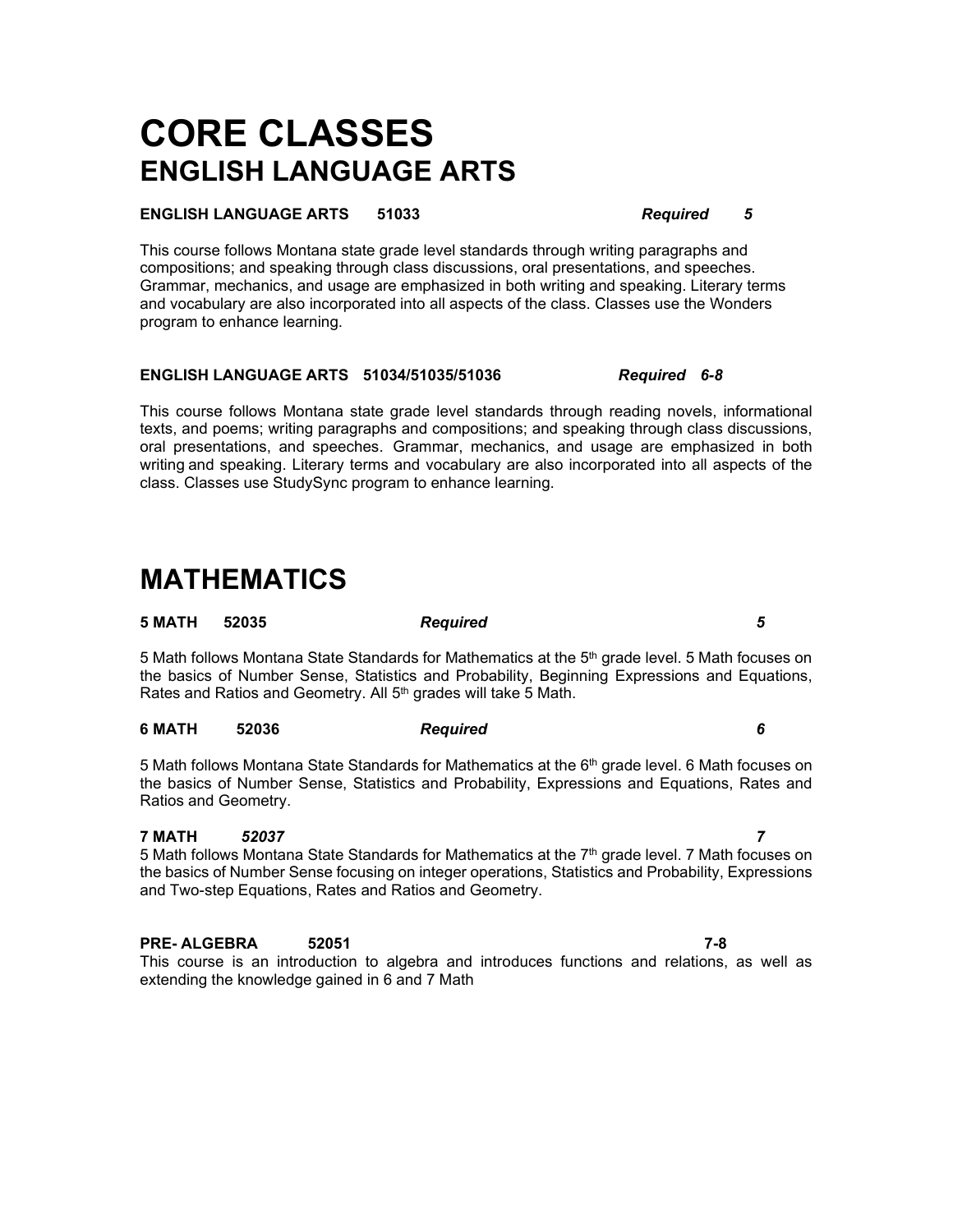### **ALGEBRA 52052 7-8**

### *Prerequisite: Pre-Algebra, MAP test results, teacher recommendation and departmental approval.*

This course in algebra deals extensively with relations and functions (linear, quadratic, exponential, logarithmic). Introduction to trigonometry and other selected topics will be explored. This course is a rigorous advanced algebra which prepares students for high school honors math track.

### **GEOMETRY 52072** *8*

### *Prerequisite: Algebra, MAP test results, teacher recommendation and departmental approval.*

This course is presented primarily as a model of deductive thinking and gives strong attention to measurement formulas and 3-deminsional figures. Coordinate and transformational geometry is integrated throughout. Many of the concepts will be presented through individual or group projects. A significant review of algebra concepts is included in Geometry. This class is only for students who have successfully completed Pre-Algebra and Algebra.

### **SPECIAL NOTES:**

- 1. Students who are failing their current mathematics course at the end of the first or second six-week grading period will be recommended to transfer into a more appropriate level course.
- 2. Geometry is a high school level class and includes daily Algebra review to help students maintain the highest possible concept mastery proficiency in preparation for placement in Algebra 2/Trig at the high school level.
- 3. Please review the math placement guidelines.

## **SOCIAL STUDIES**

| UNITED STATES SOCIAL STUDIES 54435 Required |  |
|---------------------------------------------|--|
|                                             |  |

This course is an introduction to United States History.

### **WORLD/ANCIENT SOCIAL STUDIES 54436** *Required* **6**

This course is an introduction to ancient civilizations and religions. Students receive an intro to countries and civilizations from around the world.

### **GEOGRAPHY/MONTANA HISTORY 54437/54105** *Required* **7**

Students focus on the Geography of the world for the first semester. The second semester focuses on the History of the state of Montana.

### **UNITED STATES HISTORY 54438/54101** *Required* **8**

This course will review early United States History from the Expansion to the Civil War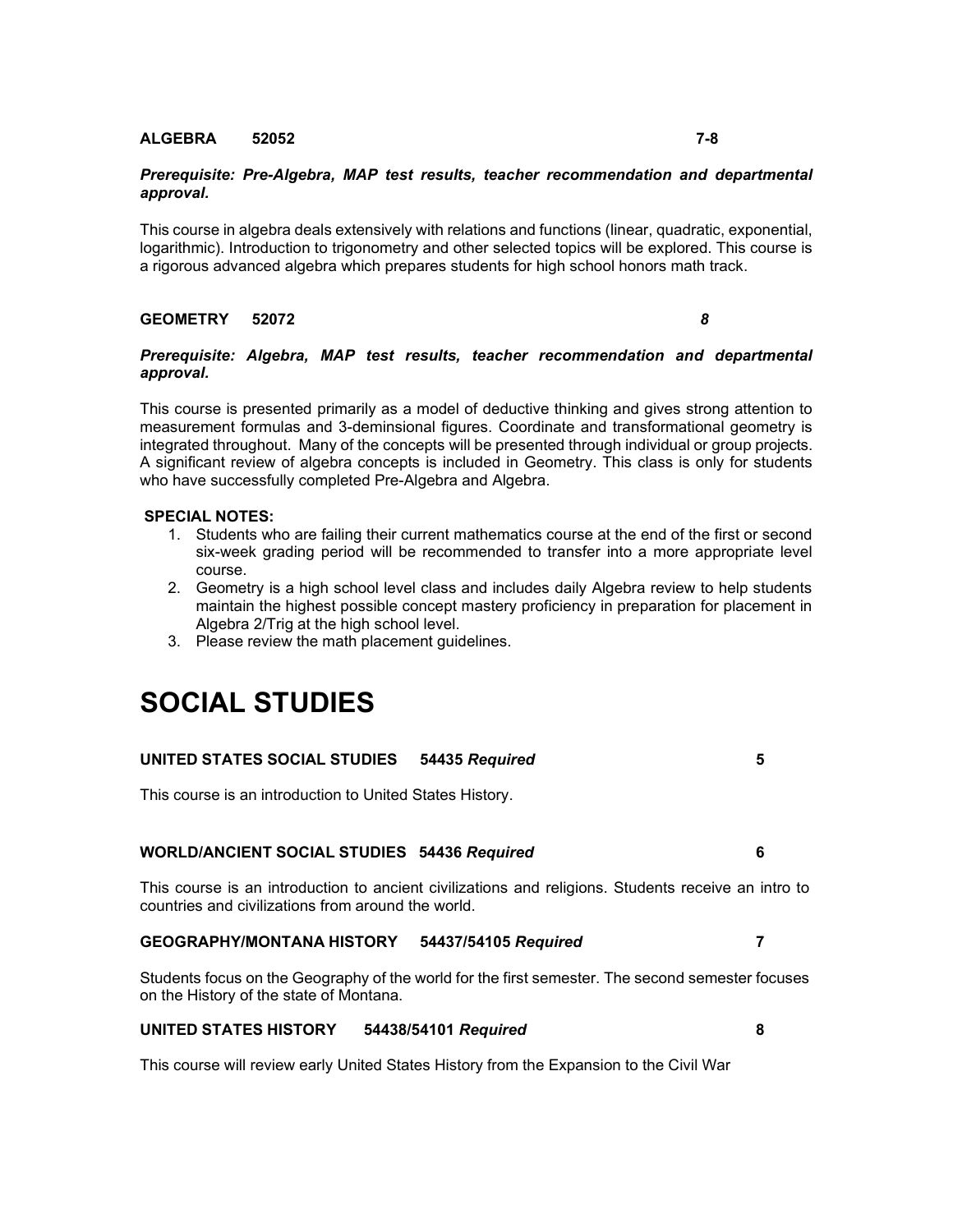## **PHYSICAL EDUCATION/HEALTH**

### **PHYSICAL EDUCATION 58051/58035/36/37/38** *Required* **5-8**

All students will be introduced to a variety of activities throughout the year. Emphasis will be placed on participation, teamwork and sportsmanship. The main goal is to improve the health-related areas of physical fitness.

| <b>HEALTH</b> | 58052 | <b>Required</b> |  |
|---------------|-------|-----------------|--|
|               |       |                 |  |

All students will be introduced to the workings of the human body, nutrition and health-related aspects of physical fitness.

| <b>HEALTH II</b> | 58053 | <b>Required</b> | ' – 0 |
|------------------|-------|-----------------|-------|
|------------------|-------|-----------------|-------|

Students will take one year in either  $7<sup>th</sup>$  or  $8<sup>th</sup>$  grade an advanced look at nutrition, the human body and health related aspects of physical fitness.

## **RELIGION**

**RELIGION 122001** *Required* **5-8**

INTRODUCTION TO CATHOLIC CHRISTIANITY: Provides the student with an overview of the basic beliefs and practices of Catholic Christianity, building the groundwork and a common vocabulary necessary for future religion courses, and continued growth in prayer, community service, and Catholic Faith.

## **SCIENCE**

**SCIENCE 53235/53236/53237/53238** *Required* **5-8**

This course follows Next Generation Science Standards (NGSS) with a focus on Space, Earth, Life and Physical Sciences. Students will progress in their knowledge as they progress through 8<sup>th</sup> grade.

# **ELECTIVE CLASSES**

## **FOREIGN LANGUAGE**

**SPANISH I 24950** *Elective* **7-8**

This course is an introduction to the Spanish language and the cultures of the Spanish speaking countries. Students learn the basic concepts that are critical to the mastery of the Spanish language. This class is conducted in Spanish and English.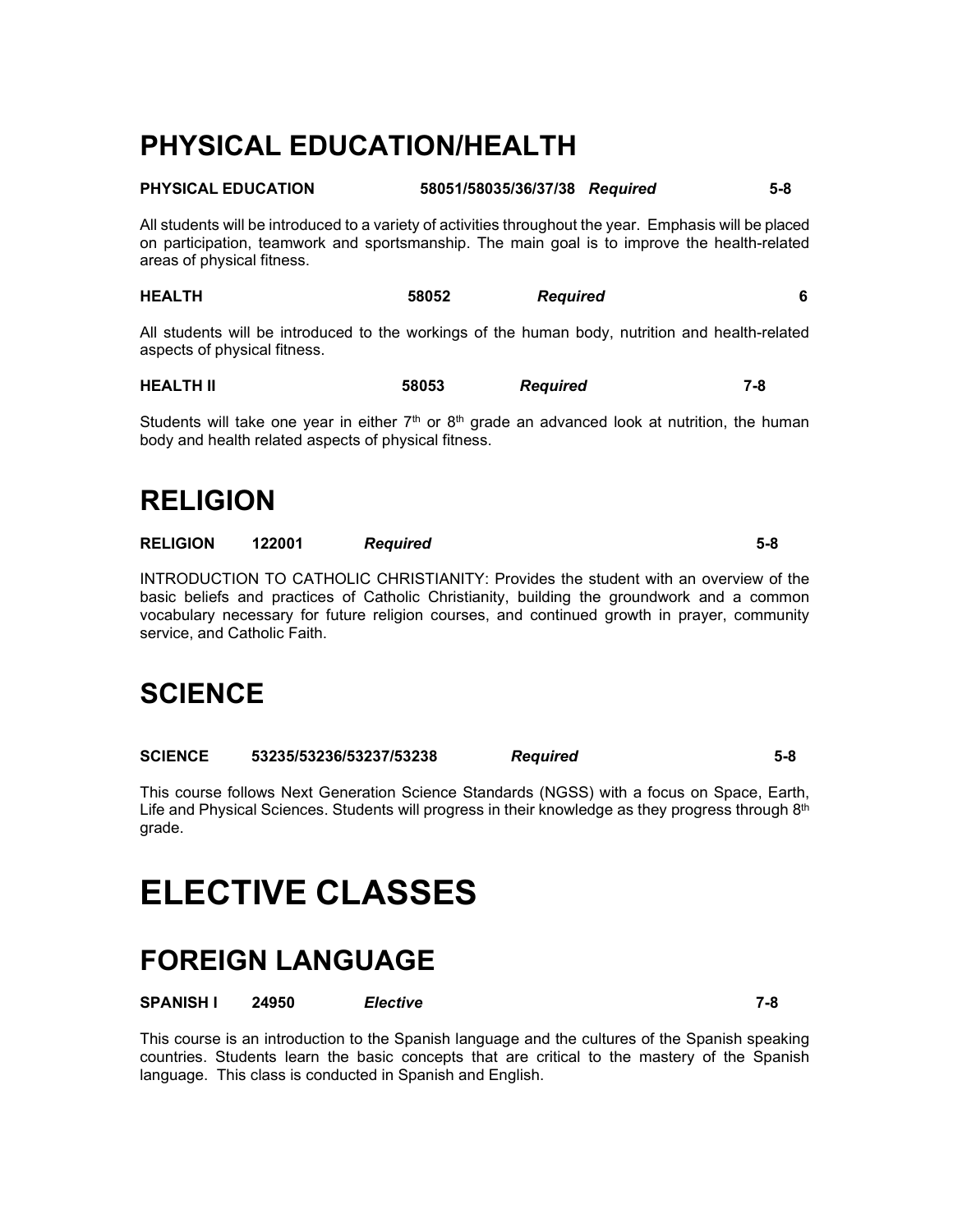**SPANISH II 24950** *Elective 8*

#### *Prerequisite: Spanish I*

This course is a continuation of Spanish I, The year begins with a comprehensive review of the major grammatical concepts from last year, More emphasis is placed on speaking, reading, writing and listening in Spanish. This class is offered in Spanish and English

### **COMPUTER** *22990*

| DIGITAL LITERACY 22990 |  | <b>Required</b> |  |
|------------------------|--|-----------------|--|
|------------------------|--|-----------------|--|

This course is an interactive introductory course to keyboarding, and practical applications of Microsoft Office 365 programs, including word, excel, and power point. All  $6<sup>th</sup>$  graders will take computer applications.

| <b>COMPUTER APPLICATIONS 22990</b> | Elective | 7-8 |
|------------------------------------|----------|-----|
|------------------------------------|----------|-----|

Students will learn to design and implement computer programs that solve problems relevant to today's society, including art, business, and use hands-on experiences to use Microsoft Office 365 programs in a business capacity and learn digital design.

### **COMPUTER SCIENCE I 22990** *Elective* **7-8**

In this introductory course, students will learn about different coding and programing options. Students will learn beginning computer programming and practical applications.

#### **STEM I**

This course brings together Science, Technology, Engineering and Mathematics. Examples may include Graphic arts, Scientific experimentations, engineering and building and development. Students must enjoy Science and Mathematics and able to work independently Students will work independently on skilled STEM projects.

### **STEM II 22990 Elective 8** *Prerequisite: COMPUTER SCIENCE I or STEM I*

This course is a continuation of Computer Science and STEM I students will utilize previous coding experience and knowledge to program technology. Examples may include, Robotics, 3D printing, and in-depth computer software and app development and design. Students will work independently or skilled STEM project

### **FINE ARTS**

### **5 ART 55185** *Required 5*

Art is a beginning course for  $6<sup>th</sup>$  grade students. This year long course covers the basics of drawing, and painting. It also provides a sequential introduction to the elements and principles of art.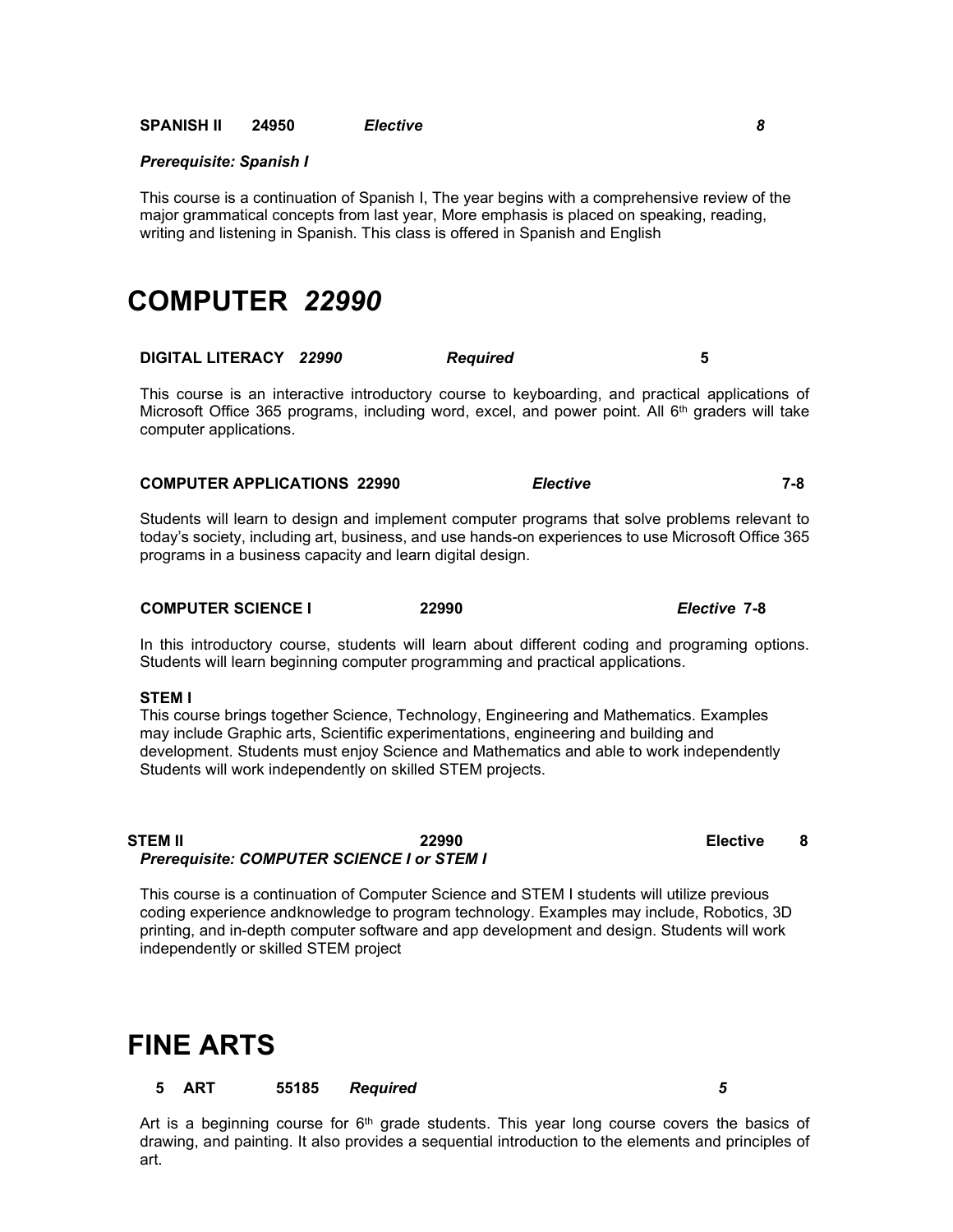### **6 ART 55186** *Required* **6**

6 Art is a beginning course for  $6<sup>th</sup>$  grade students. This year long course covers the basics of drawing, and painting. It also provides a sequential introduction to the elements and principles of art.

**ART I/II 55189** *Elective 7-8* Art I is for students who would like to pursue more in depth art projects. Students will study and create art and artists from all eras and styles.

### **MUSIC**

**CHOIR I 55110** *Elective 5-6* Students will be introduced to singing in a choir a student will remain in Choir for all of  $5<sup>th</sup>$  and  $6<sup>th</sup>$ grade. Concerts are performed periodically throughout the school year and a select few will lead the singing during weekly masses.

**ORCHESTRA I** *55104* **Elective 5-6** Students will be introduced to playing in an Orchestra. Concerts are performed periodically throughout the year.

**BAND I Elective 5-6** Students will be introduced to playing in a Band, a student will remain in Band for all of  $5<sup>th</sup>$  and  $6<sup>th</sup>$ grade. Concerts are performed periodically throughout the school year.

**CHOIR II 55110** *Elective 5-6* Concerts are performed periodically throughout the school year and a select few will lead the singing during weekly masses. Students have an option to take choir daily or as an A/B elective

| <b>ORCHESTRA II 55104</b><br><b>Pre-requisite ORCHESTRA I</b> | <b>Elective</b>          | 7-8 |
|---------------------------------------------------------------|--------------------------|-----|
| <b>BAND II</b><br><b>Pre-requisite BAND I</b>                 | <b>Elective</b><br>55101 | 7-8 |

## **OTHER**

| <b>JOURNALISM</b><br>61101 Elective |  |  |
|-------------------------------------|--|--|
|-------------------------------------|--|--|

Students learn the basics of running a school newspaper. Students will conduct interviews, research and write articles, as well as edit and publish the St. Francis Times.

| <b>ECOLOGY</b> | 61102 | Elective | 7-8 |
|----------------|-------|----------|-----|
|                |       |          |     |

Students learn about ecosystems and human interactions with our environment

### **EXPLORATORY LITERATURE 61103 Elective 7-8**

Students are introduced to great works of Literature and the authors behind them.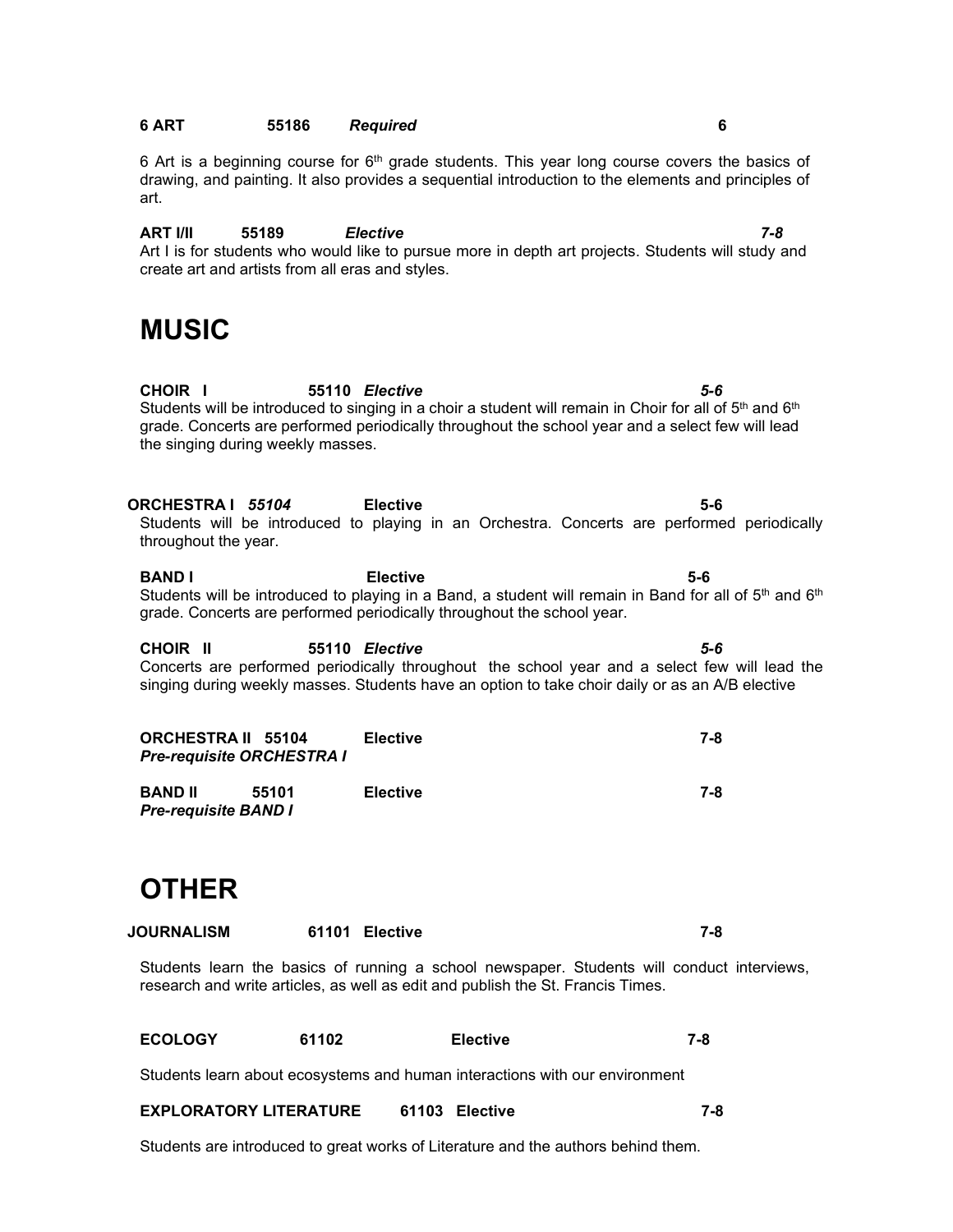### **HORTICULTURE 61104 Elective 7-8**

Students study the workings of plants and will work with and grow multiple vegetables and flowers using the student built greenhouse.

### **MATH 180 52039 5-8**

Math180 is a supplemental class that focuses on the basics of mathematics to help students become successful in their core Math class A student can take MATH 180 as a replacement for math if necessary. (Placement is based on teacher recommendation and Spring MAP scores.)

### **READ 180 51067 5-8**

Read180 is a supplemental class that focuses on the basics of Reading and Literature to help students become successful in their core English Language Arts class, a student may take Read 180 as a replacement to ELA placement if necessary. (Placement is based on teacher recommendation, service plan, and Spring MAP score)